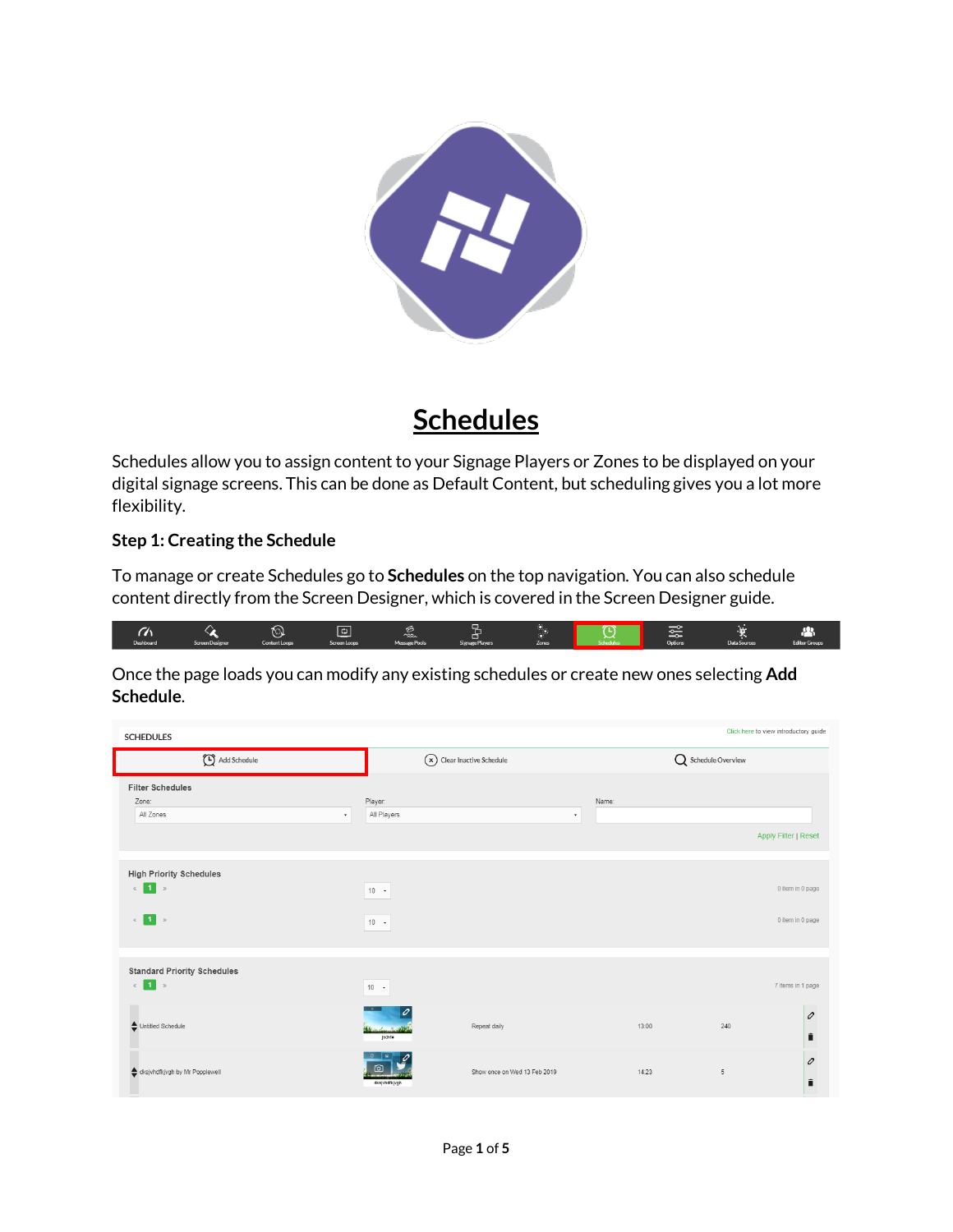Firstly, you need to select the Zone or Signage Player(s) that this Schedule will be applicable to. Select all that apply by clicking on them; they will be highlighted. You can select a combination of Zones and Signage Players.

| <b>Edit Schedule</b>                                          |                  |                   |                    |                      |                       |              |                   |                   | <b>High Priority</b> |
|---------------------------------------------------------------|------------------|-------------------|--------------------|----------------------|-----------------------|--------------|-------------------|-------------------|----------------------|
| Members                                                       |                  |                   |                    |                      | Schedule Options      |              |                   |                   |                      |
| Select which zones and players for this schedule to apply to. |                  |                   |                    |                      |                       |              |                   |                   |                      |
| <b>Select Zones</b>                                           |                  |                   |                    |                      | <b>Select Players</b> |              |                   |                   | Select All           |
| Lower School                                                  | Planet eSign     | Ground Floor Zone |                    |                      | Filter Players        |              |                   |                   |                      |
| Mayfield School                                               | Developer Zone   | Floor 2           | Demo Room          |                      |                       |              |                   |                   |                      |
| Main Corridor                                                 | Tom Webinar Zone |                   | Putney High Zone 1 |                      | andrew                | Android      | Android AJM       | BenAgain          | BenTestReset         |
| open day                                                      | Sport Hall       |                   |                    |                      | BenYetAgain           |              | Compute Stick AJM | Conf Office       | Library Screen       |
|                                                               |                  |                   |                    |                      | milb                  | Raspberry Pi | Raspberry Pi 2    | retestPiBen       | RPi 2 Test           |
|                                                               |                  |                   |                    |                      | Screen 3              | testddd      | <b>TETA 2018</b>  | Top School Office |                      |
|                                                               |                  |                   |                    |                      |                       |              |                   |                   |                      |
|                                                               |                  |                   |                    |                      |                       |              |                   |                   |                      |
|                                                               |                  |                   |                    |                      |                       |              |                   |                   |                      |
|                                                               |                  |                   |                    |                      |                       |              |                   |                   |                      |
|                                                               |                  |                   |                    |                      |                       |              |                   |                   |                      |
|                                                               |                  |                   |                    |                      |                       |              |                   |                   |                      |
|                                                               |                  |                   |                    |                      |                       |              |                   |                   |                      |
|                                                               |                  |                   |                    | <b>Save Schedule</b> | Cancel                |              |                   |                   |                      |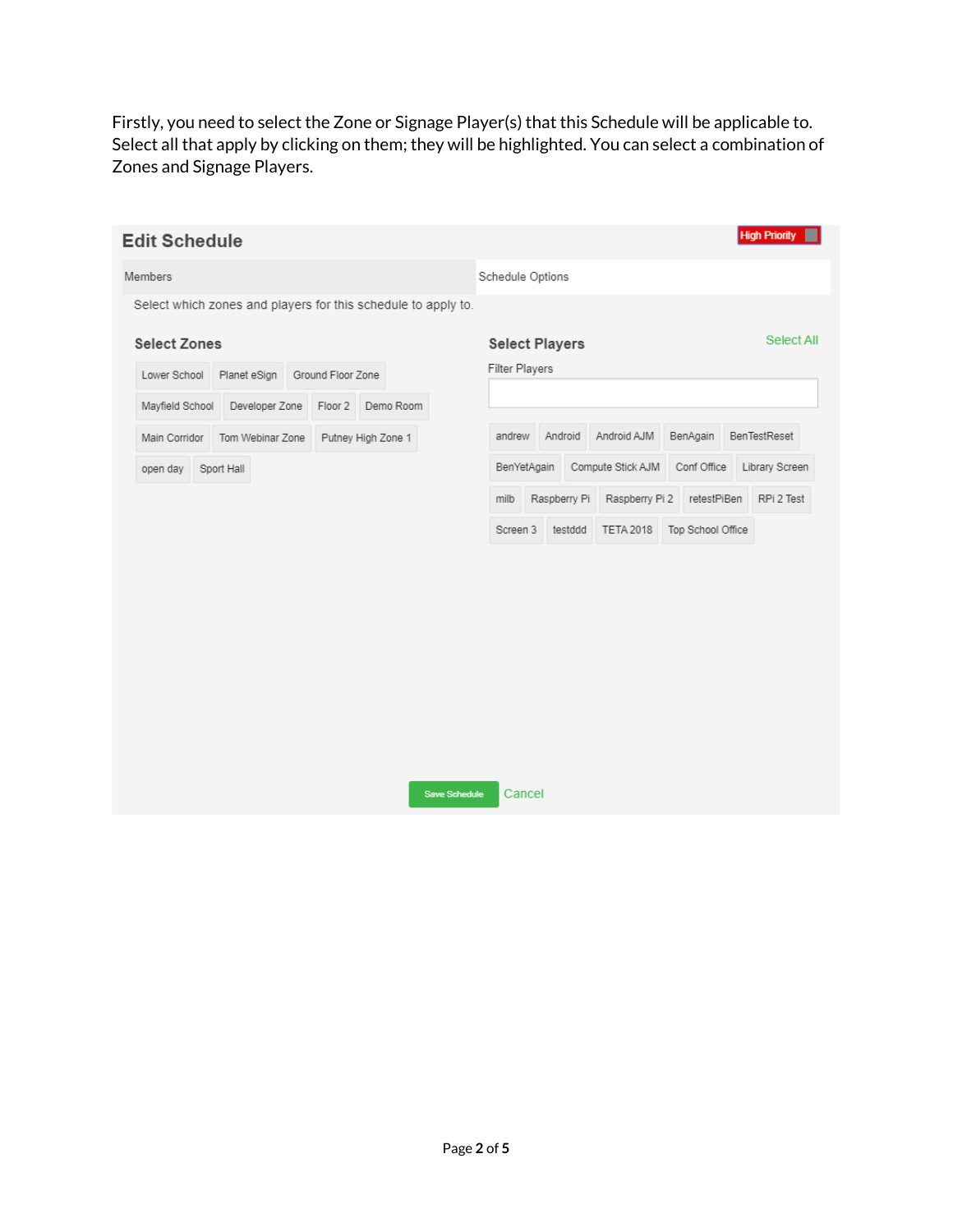Once you have selected the members that the schedule is applicable to, use the **Schedule Options**  tab to define the timings for your Schedule.

The first three options are **Simple Schedules**.

First, select the Screen Design or Screen Loop that you want to display by clicking **Select Signage.** 

Then select one of the following options from the **Schedule Type** dropdown.

**Set as Default** will always show the content on the selected Signage Players or Zones but sits lowest in the hierarchy and will always be overridden by any other schedule type.

**Show Now** allows you to show content for a defined duration immediately. For example, for half an hour starting from now. After half an hour the content will revert to the Default content.

**Show At** allows you to show content between two dates. Again, when this period ends the content will fall back to the Default.

| <b>Edit Schedule</b>                                                                                                                           | <b>High Priority</b>                                                               |
|------------------------------------------------------------------------------------------------------------------------------------------------|------------------------------------------------------------------------------------|
| Members                                                                                                                                        | Schedule Options                                                                   |
| Simple Schedule                                                                                                                                | Advanced Schedule                                                                  |
| Simple Schedule                                                                                                                                |                                                                                    |
| Item to display<br>Select the signage screen or loop to be displayed in the schedule.                                                          | <b>Select Signage</b>                                                              |
| Schedule Type                                                                                                                                  | Set as Default                                                                     |
| Set the selected screen to be assigned as the default content to the<br>players when there are no schedules currently active.<br>Save Schedule | selected members. This content will be displayed on the selected signage<br>Cancel |

When you have created your Schedule click **Save Schedule**.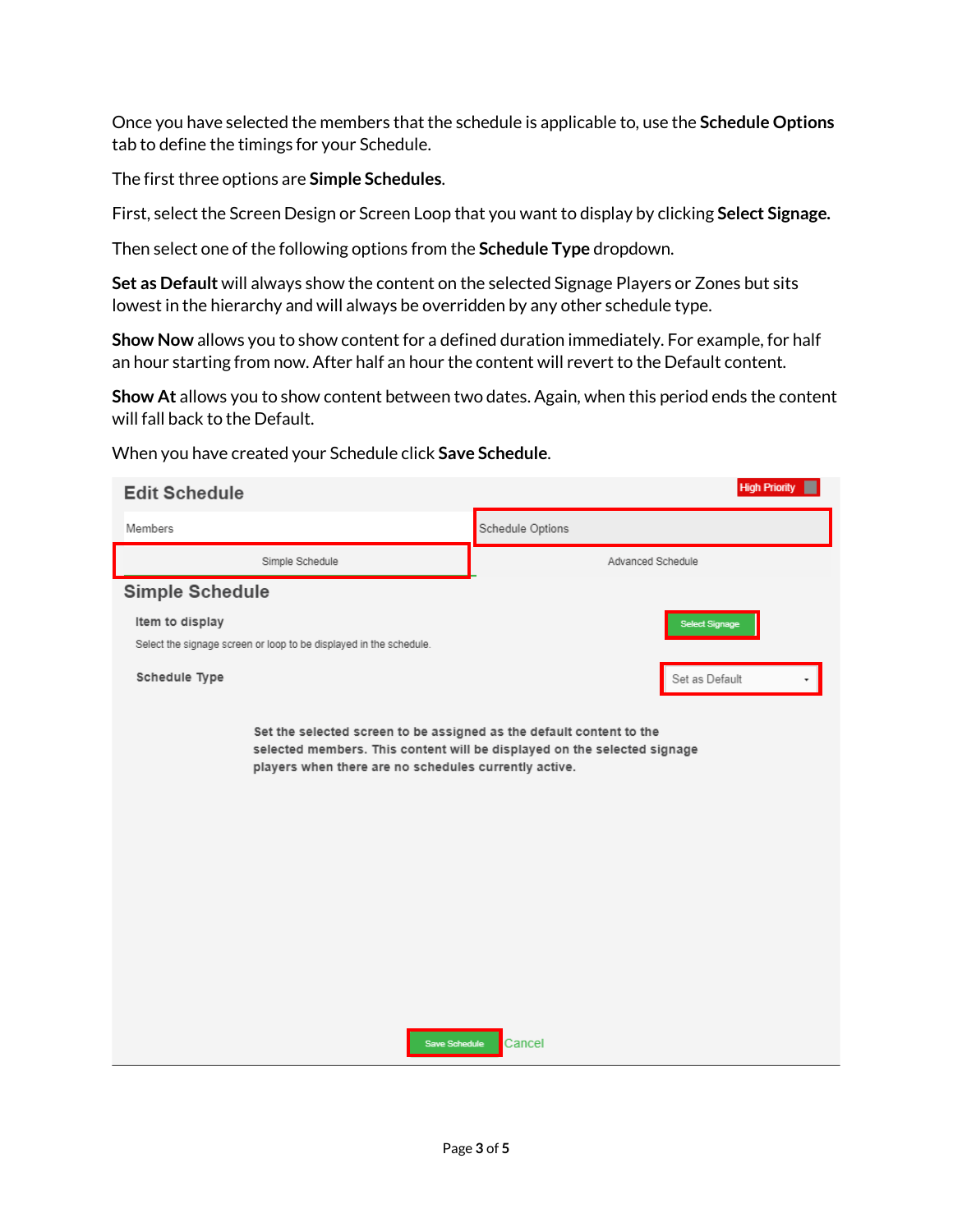## **Step 2: Advanced Scheduling**

Advanced scheduling provides a great deal of additional functionality and flexibility in comparison to Simple Schedules. To access Advanced Schedules, click on the **Advanced Schedule** tab at the top.

In this you will need to give your schedule a name before specifying the item that you want to display. Do this be clicking on **Select Signage** and pick the screen design to display.

You can then specify what time of day you want the content to be displayed at. This will be displayed as 'on the hour' but you can also specify a time and also a duration in hours and minutes.

You can then specify a recurrence and you have a few options; the first is **Daily/ One Off**. If you leave it on daily the screen design will be shown every day at the time specified. If you want this to only happen as a one off, you can select the **One-Off** option and then select a date that you would like the content to be displayed on.

**Weekly** allows you to display content on specific days of the week and you can schedule this to repeat every so many weeks rather than every week. For example, you might have certain events that happen every two or three weeks so you can define a weekly rotation. You will need to specify a start week to make that work effectively. This is commonly used for lunch menus that rotate.

**Monthly** shows the content on a certain date of every month and date restriction will restrict the schedule to working between certain dates, such as the next semester.

| Simple Schedule                                                                                                    |                      | Advanced Schedule |                         |  |  |
|--------------------------------------------------------------------------------------------------------------------|----------------------|-------------------|-------------------------|--|--|
| <b>Advanced Schedule</b>                                                                                           |                      |                   |                         |  |  |
| Name                                                                                                               |                      |                   |                         |  |  |
| The name of the schedule as it will appear in lists.                                                               |                      |                   |                         |  |  |
| Item to display                                                                                                    |                      |                   | <b>Select Signage</b>   |  |  |
| Select the signage screen or loop to be displayed in the schedule.                                                 |                      |                   |                         |  |  |
| Time of Day                                                                                                        |                      |                   |                         |  |  |
| Select the time of day for the content to be displayed.                                                            |                      |                   |                         |  |  |
| Duration                                                                                                           |                      |                   |                         |  |  |
| Set the duration in hours: minutes for the content to be displayed for.                                            |                      |                   |                         |  |  |
| Recurrence                                                                                                         |                      |                   | Daily / One Off<br>۰    |  |  |
| Select the recurrence to be used in the Schedule.                                                                  |                      |                   |                         |  |  |
| Daily / One Off Settings                                                                                           |                      |                   | $\circledcirc$<br>Daily |  |  |
| Select to show the content daily at the time specified. Alternatively select a single date for a one off schedule. |                      |                   | One Off<br>$\circ$      |  |  |
|                                                                                                                    |                      |                   | dd/mm/yyyy              |  |  |
|                                                                                                                    |                      |                   |                         |  |  |
| <b>Date Restriction</b>                                                                                            |                      |                   | Apply during the dates  |  |  |
| Select a date range for the schedule to be active within.                                                          |                      |                   |                         |  |  |
|                                                                                                                    | dd/mm/yyyy<br>to     | dd/mm/yyyy        |                         |  |  |
|                                                                                                                    |                      |                   |                         |  |  |
|                                                                                                                    | <b>Save Schedule</b> | Cancel            |                         |  |  |